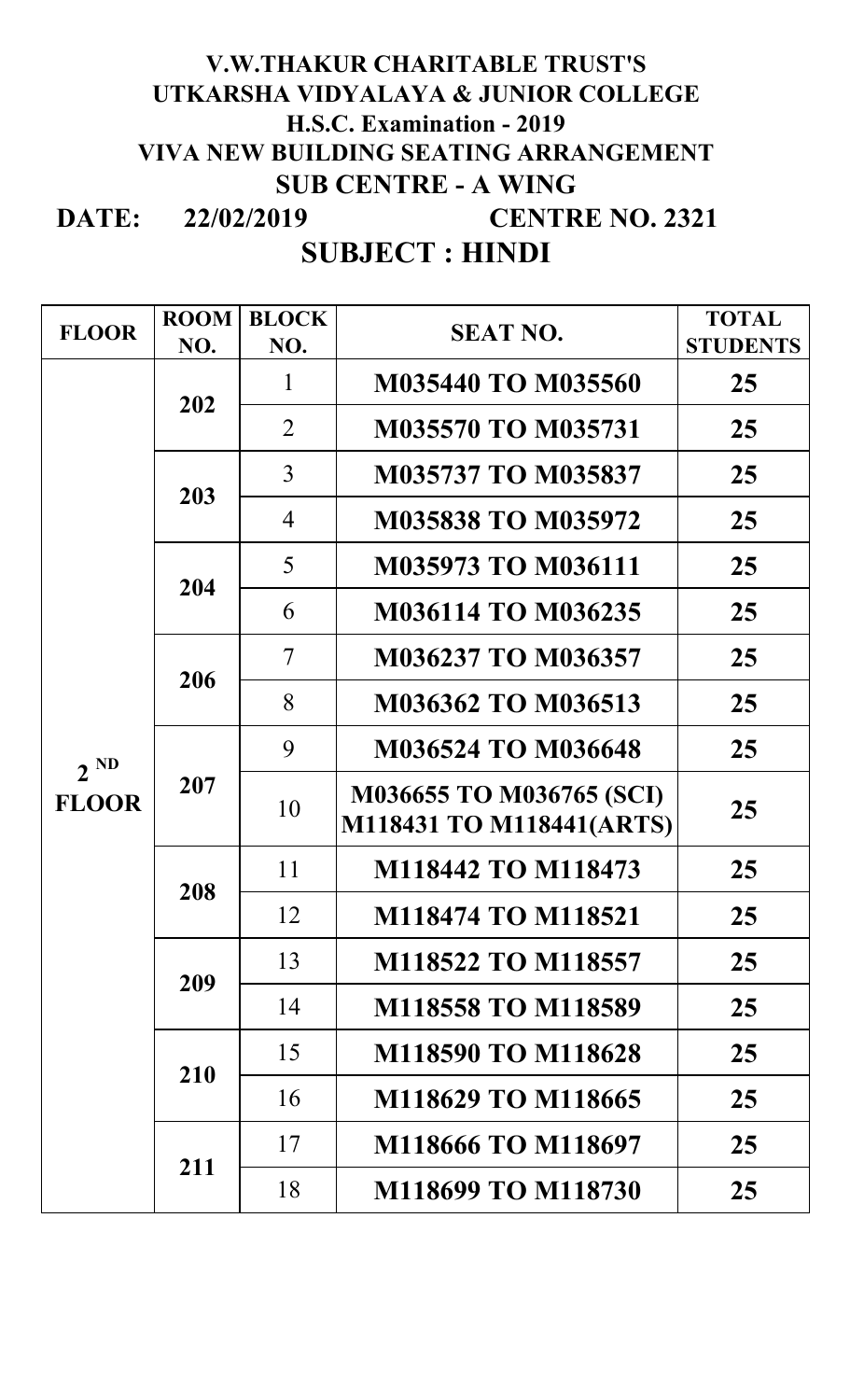#### **DATE: 22/02/2019 V.W.THAKUR CHARITABLE TRUST'S UTKARSHA VIDYALAYA & JUNIOR COLLEGE H.S.C. Examination - 2019 VIVA NEW BUILDING SEATING ARRANGEMENT SUB CENTRE - A WING CENTRE NO. 2321**

### **SUBJECT : HINDI**

| <b>FLOOR</b>    | <b>ROOM</b> | <b>BLOCK</b> | <b>SEAT NO.</b>           | <b>TOTAL</b>    |
|-----------------|-------------|--------------|---------------------------|-----------------|
|                 | NO.         | NO.          |                           | <b>STUDENTS</b> |
|                 | 302         | 19           | M118731 TO M118770        | 25              |
|                 |             | 20           | M118771 TO M118814        | 25              |
|                 | 303         | 21           | M118816 TO M118848        | 25              |
|                 |             | 22           | M118849 TO M118892        | 25              |
|                 | 304         | 23           | M118893 TO M118932        | 25              |
|                 |             | 24           | M118934 TO M118971        | 25              |
|                 | 305         | 25           | M118972 TO M119005        | 25              |
|                 | 306         | 26           | M119006 TO M119039        | 25              |
|                 |             | 27           | M119040 TO M119083        | 25              |
|                 | 308         | 28           | M119084 TO M119131        | 25              |
|                 |             | 29           | M119133 TO M119178        | 25              |
| 3 <sup>RD</sup> | 309         | 30           | M119182 TO M119218        | 25              |
| <b>FLOOR</b>    |             | 31           | M119219 TO M119251        | 25              |
|                 | 310         | 32           | M119252 TO M119290        | 25              |
|                 |             | 33           | M119293 TO M119327        | 25              |
|                 | 311         | 34           | M119328 TO M119362        | 25              |
|                 |             | 35           | M119363 TO M119398        | 25              |
|                 | 312         | 36           | M119399 TO M119432        | 25              |
|                 | 313         | 37           | M119435 TO M119482        | 25              |
|                 |             | 38           | M119483 TO M119520        | 25              |
|                 | 314         | 39           | M119521 TO M119554 (ARTS) | 25              |
|                 |             |              | M204187 TO M204232 (COMM) |                 |
|                 |             | 40           | M204233 TO M204340        | 25              |
|                 | 315         | 41           | M204343 TO M204433        | 25              |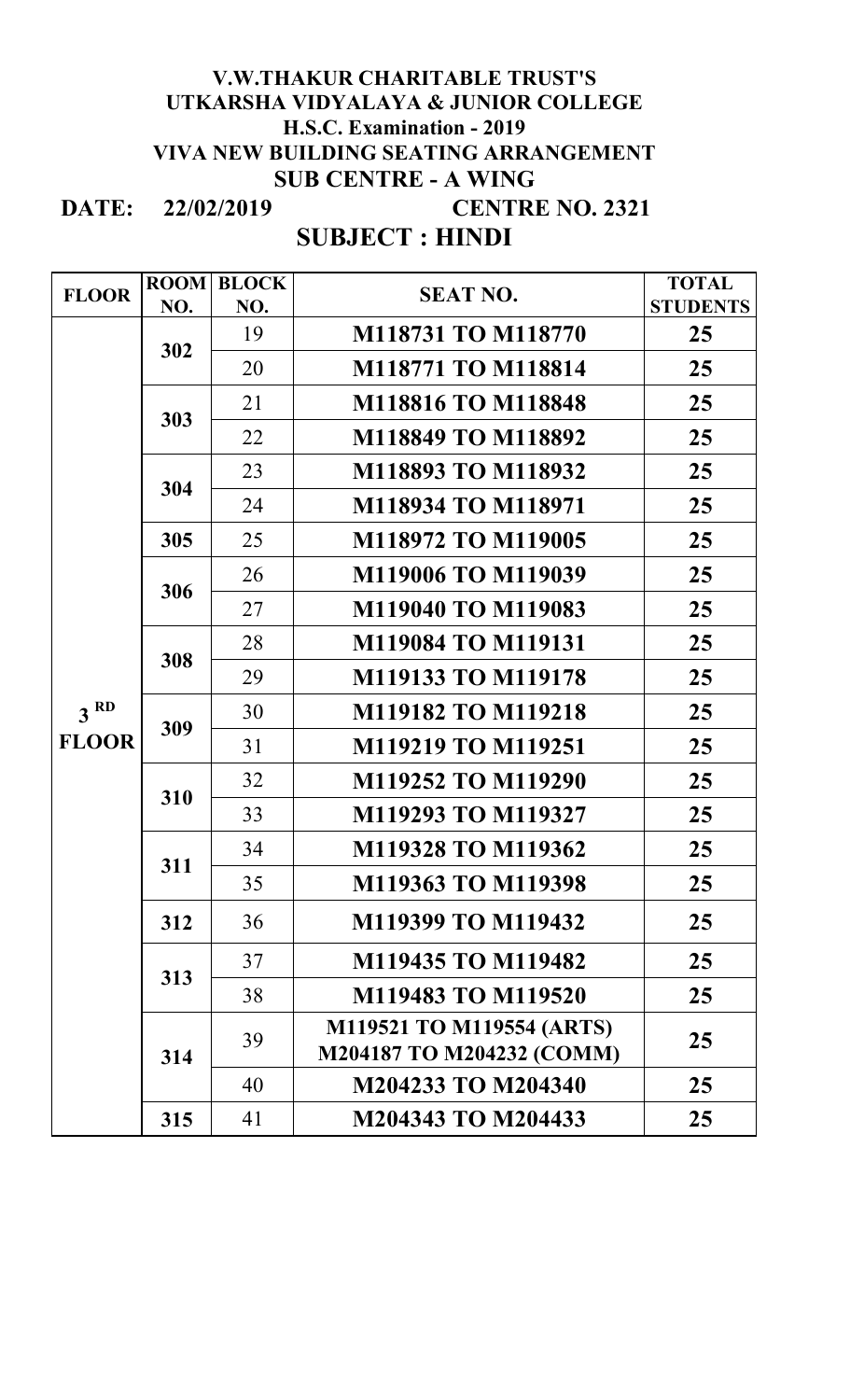#### **DATE: 22/02/2019 V.W.THAKUR CHARITABLE TRUST'S UTKARSHA VIDYALAYA & JUNIOR COLLEGE H.S.C. Examination - 2019 VIVA NEW BUILDING SEATING ARRANGEMENT SUB CENTRE - A WING CENTRE NO. 2321**

**SUBJECT : HINDI**

| <b>FLOOR</b>      | <b>ROOM</b> | <b>BLOCK</b> | <b>SEAT NO.</b>           | <b>TOTAL</b>    |
|-------------------|-------------|--------------|---------------------------|-----------------|
|                   | NO.         | NO.          |                           | <b>STUDENTS</b> |
|                   | 403         | 42           | M204434 TO M204532        | 25              |
|                   |             | 43           | M204533 TO M204630        | 25              |
|                   | 404         | 44           | M204633 TO M204790        | 25              |
|                   |             | 45           | M204791 TO M204980        | 25              |
|                   | 406         | 46           | M204982 TO M205158        | 25              |
|                   |             | 47           | M205167 TO M205349        | 25              |
| $4$ <sup>TH</sup> | 407         | 48           | M205351 TO M205470        | 25              |
|                   |             | 49           | M205473 TO M205588        | 25              |
|                   | 408         | 50           | M205590 TO M205732        | 25              |
|                   |             | 51           | M205733 TO M205872        | 25              |
|                   | 409         | 52           | M205877 TO M206013        | 25              |
| <b>FLOOR</b>      |             | 53           | M206015 TO M206164        | 25              |
|                   | 410         | 54           | M206170 TO M206323        | 25              |
|                   |             | 55           | M206325 TO M206433        | 25              |
|                   | 411         | 56           | M206435 TO M206635        | 25              |
|                   |             | 57           | M206639 TO M206736        | 25              |
|                   | 412         | 58           | M206740 TO M206872        | 25              |
|                   | 413         | 59           | M206873 TO M207012        | 25              |
|                   |             | 60           | <b>M207013 TO M207140</b> | 25              |
|                   | 414         | 61           | M207153 TO M207361        | 25              |
|                   |             | 62           | M207363 TO M207531        | 25              |
|                   | 415         | 63           | M207535 TO M207732        | 25              |